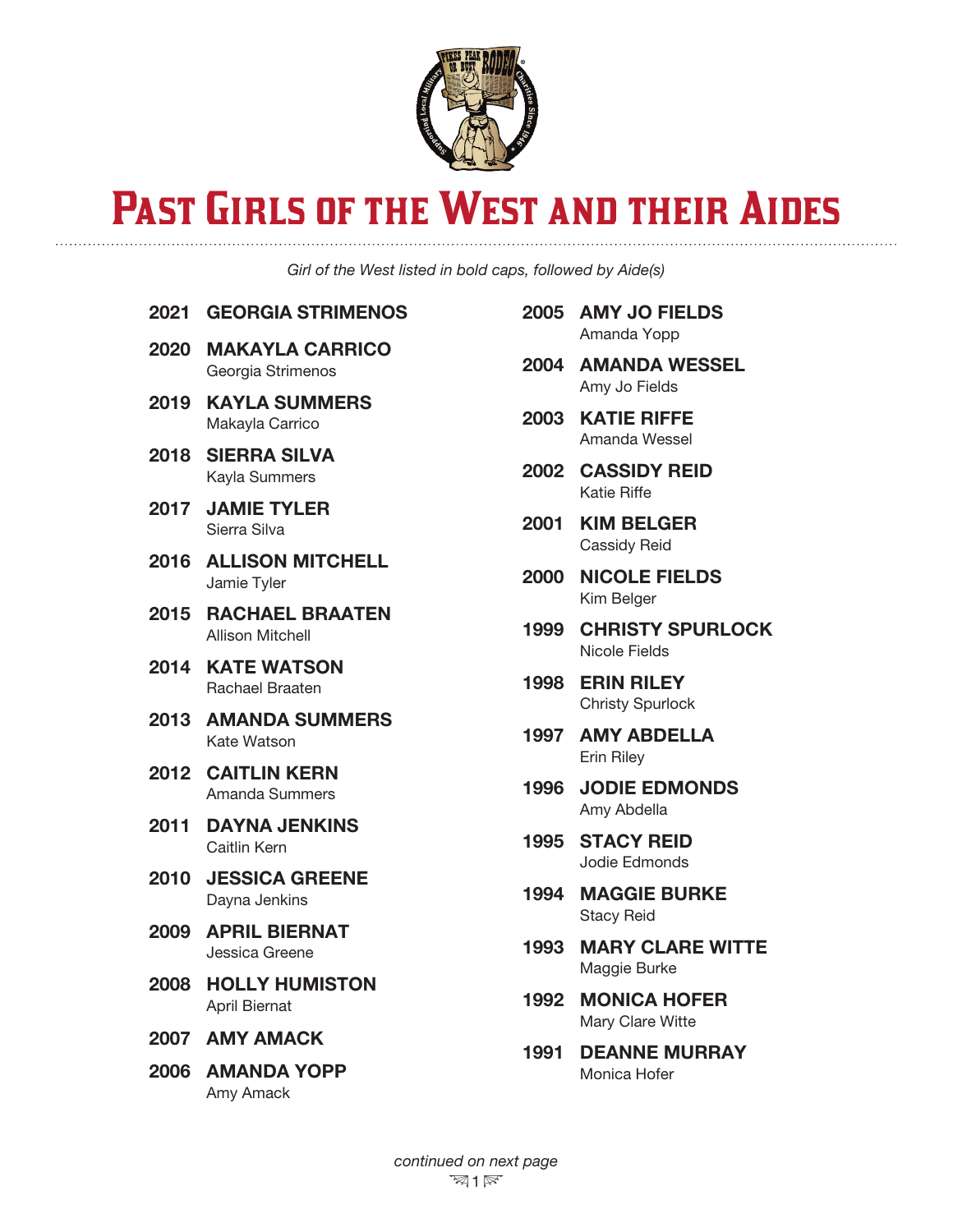

## PAST GIRLS OF THE WEST AND THEIR AIDES

*Girl of the West listed in bold caps, followed by Aide(s)*

- 1990 MAURIE WOOD Deanne Murray
- 1989 NANCY REESE Maurie Wood
- 1988 LEEANN WEBB Kathy Lockwood
- 1987 LORI HEFLEY Leeann Webb
- 1986 ANN MARGARET BUTLER Lori Hefley
- 1985 JANNA LYNN HEFLEY Ann Margaret Butler
- 1984 ERICA MUNSON Janna Lynn Hefley
- 1983 TERI KERR Erica Munson
- 1982 JULIE ANN ROSS Teri Kerr
- 1981 CHRISTINE LYNN ROESLER Julie Ann Ross
- 1980 ROXANNA PEAKE Christine Lynn Roesler
- 1979 PEGGY MUNSTER Roxanna Peake
- 1978 JANIS MCWILLIAMS Peggy Munster
- 1977 MARY BETHRUM
- 1976 MARLA JO SCOTT Mary Bethrum
- 1975 LESLIE NORRIS Marla Jo Scott

1974 BARBARA FROEMKE Leslie Norris Elaine Robinson

- 1973 CARTER LAING Barbara Froemke
- 1972 PATTY TEAGUE Carter Laing Sally Stancil
- 1971 JANET ALTRICHTER Timmi Bethrum Patty Teague
- 1970 DEBRA SPENCER Janet Altrichter Jainie Ellingsworth
- 1969 ELIZABETH POLE Debra Spencer Mary Williams
- 1968 DEBORAH ENOCH Peggy Pflug Elizabeth Pole
- 1967 SUSAN BEYER Deborah Enoch Merry Jo Stull
- 1966 JEANNE WAYMIRE Susan Beyer Sally Stanley
- 1965 JUDY JUBB Sally Clark Jeanne Waymire
- 1964 JANET PHELPS Kathy Heyse Laurel McLeod
- 1963 BOBBI JO SPENCER Gale Lusk Janet Phelps

*continued on next page*  $\mathbb{Z}2\mathbb{R}$